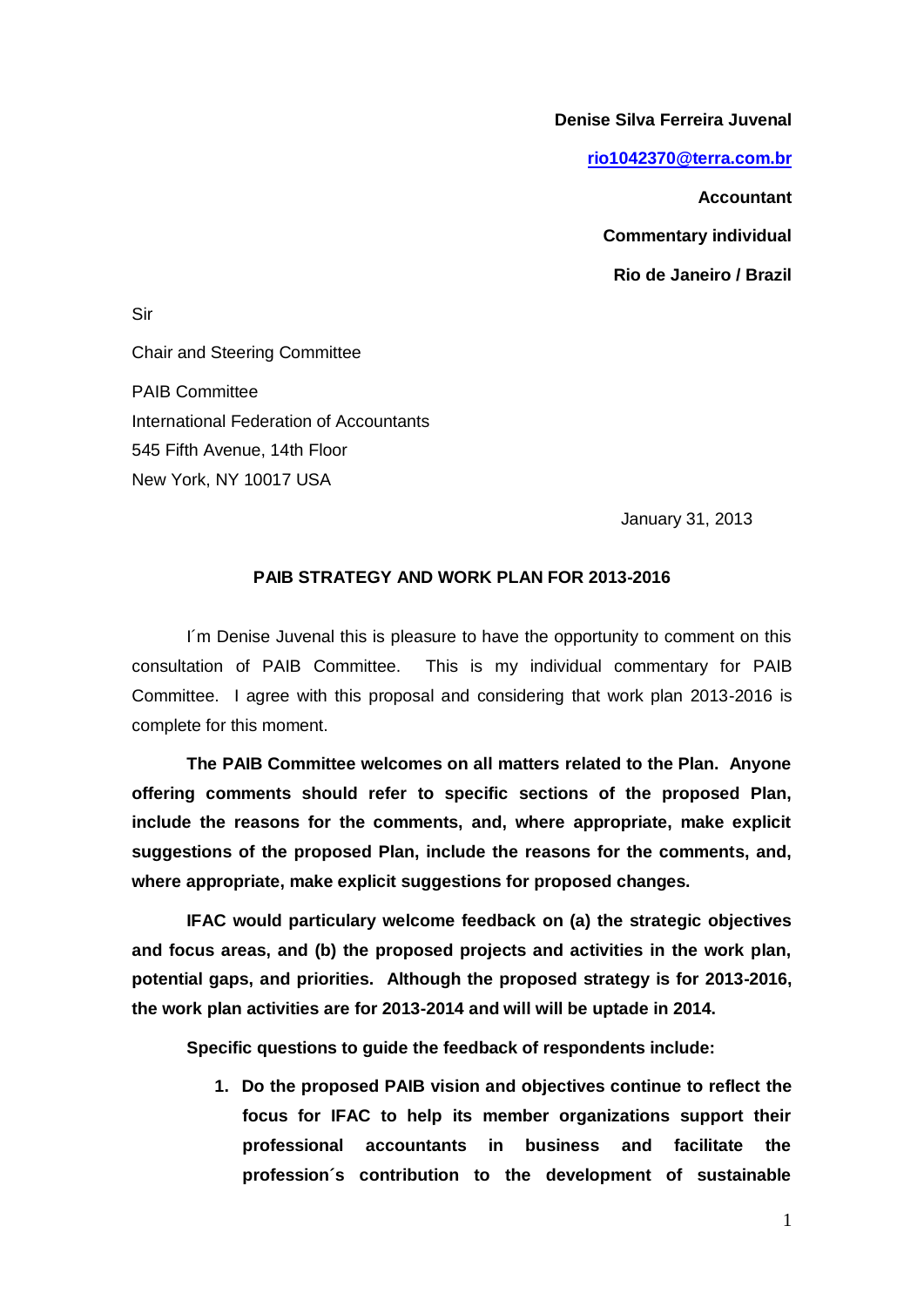## **organizations and financial markets and strong international economies (page 10)?**

Yes, the PAIB Committee helps member organizations and facilitate the profession and principally research the principal aspects that development the new decade of accountability with high quality, transparency and objectivity, for all interest in the results of discussion of PAIB Committee.

## **2. Do the six areas of focus continue to reflect the significant issues of importance to professional accountants in business in your jurisdiction (page 11)?**

I think that in this moment the six areas reflect the significant issues of importance to professional accountants in business as:

| <b>Focus</b>                    | <b>Observations</b>                                   |
|---------------------------------|-------------------------------------------------------|
| roles, domain and competency of | This point is very important for                      |
| professional accountants        | others regulators as IOSCO <sup>1</sup> ,             |
|                                 | $IASB2$ , IFAC <sup>3</sup> in your sections,         |
|                                 | IVSC <sup>4</sup> , FRC <sup>5</sup> and Organization |
|                                 | Global Reporting <sup>6</sup> .                       |
| governance and ethics           | This point is very important for                      |
|                                 | others regulators as IOSCO, IASB,                     |
|                                 | IFAC in your sections, IVSC and                       |
|                                 | Organization Global Reporting.                        |
| risk management and control     | In this moment risk management                        |
|                                 | and control is very important                         |
|                                 | considering the aspects with                          |
|                                 | $COSO7$ and Integrated Reporting <sup>8</sup> .       |

<sup>1</sup> http://www.iosco.org/news/pdf/IOSCONEWS266.pdf

 $\overline{a}$ 

<sup>2</sup> http://www.ifrs.org/Alerts/PressRelease/Pages/IASB-and-IIRC-sign-MoU.aspx

<sup>&</sup>lt;sup>3</sup> http://www.ifac.org/publications-resources/project-and-investment-appraisal-sustainable-value-creation

<sup>4</sup> http://www.ivsc.org/library/2013-ivs-improvements-exposure-draft

<sup>5</sup> http://www.frc.org.uk/News-and-Events/FRC-Press/Press/2013/February/FRC-to-adopt-improvedauditing-standards-on-using.aspx

<sup>6</sup> https://www.globalreporting.org/reporting/latest-guidelines/g4-developments/Pages/default.aspx

<sup>7</sup> http://www.coso.org/documents/COSOAnncsOnlineSurvy2GainInpt4Updt2IntrnlCntrlIntgratdFrmwrk% 20-%20for%20merge\_files/COSO-

ERM%20Risk%20Assessment%20inPractice%20Thought%20Paper%20OCtober%202012.pdf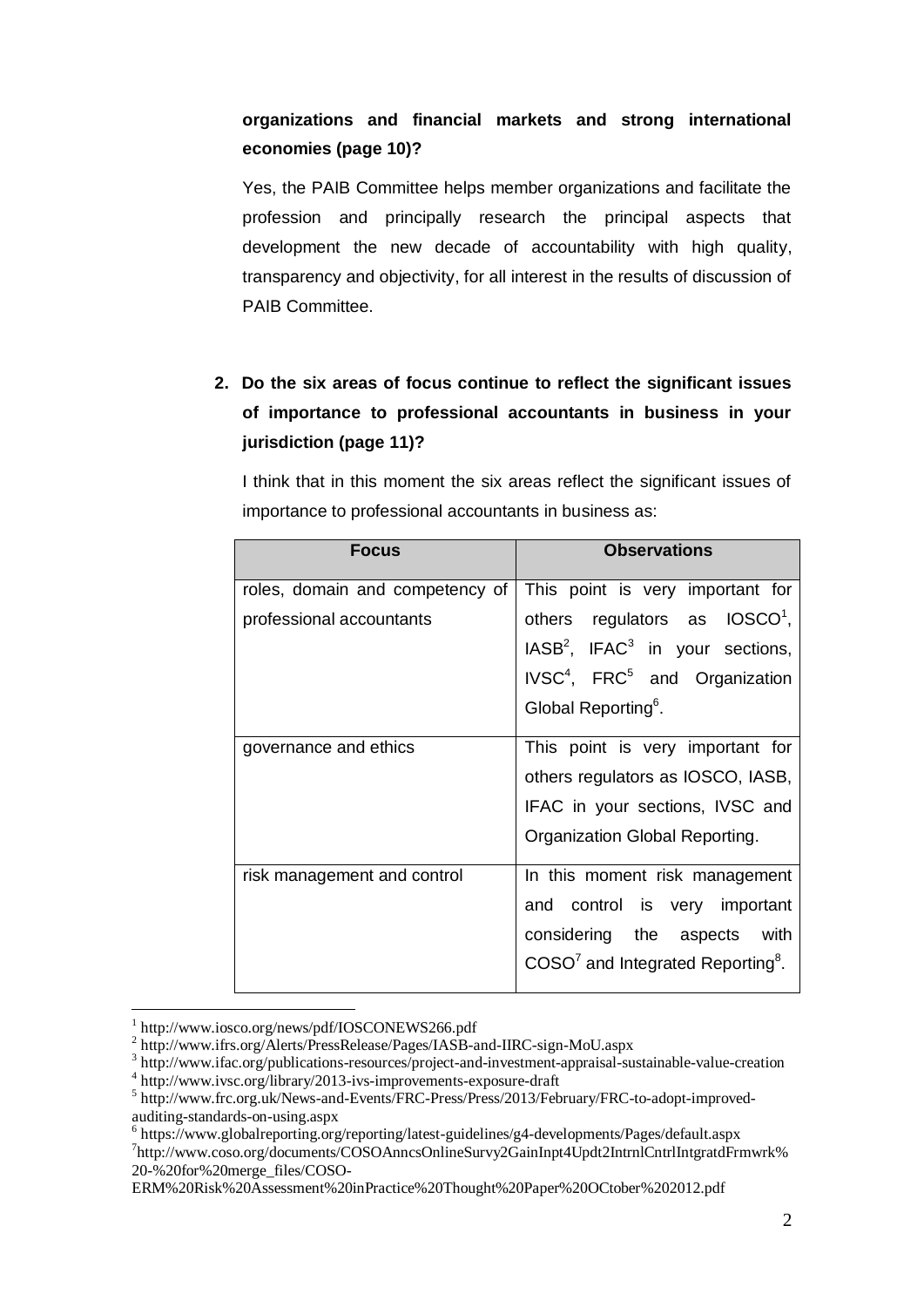| <b>Focus</b>                       | <b>Observations</b>                        |
|------------------------------------|--------------------------------------------|
| Sustainability<br>and<br>corporate | This subject is very important for         |
| responsibility                     | Integrated Reporting,<br>World             |
|                                    | Economic Forum $9$ and G20 <sup>10</sup> . |
| Financial<br>performance<br>and    | In this moment risk management             |
| management                         | and control is very important              |
|                                    | considering the aspects<br>with            |
|                                    | COSO and Integrated Reporting.             |
| <b>Business reporting</b>          | This subject is very important for         |
|                                    | World<br>Integrated<br>Reporting,          |
|                                    | Economic Forum and G20.                    |

The PAIB Committee had been a function of your participating and development important studies for academics, organizations and regulators, for this I consider very important for IFAC.

**3. Do you agree with the proposed activities and projects on the work plan? Are there any gaps that would benefit from consideration at an international level? Are any important new developments missing? (Appendix 2)**

I agree with the proposed activities and projects on the work plan. I understand that this work plan has benefit international level. In this moment I think that isn´t new developments, because this research is a great work for IFAC. I suggest if board agree, that IFAC participated more activity in the associations for development your research with your papers, in this moment every experience is very important for teachers and students in the universities around the world.

**4. Are there proposed projects on the work plan that you or your organization would be interested in being involved in at the task force level? In addition to the organizations listed on page 15 and** 

 $\overline{a}$ 

<sup>8</sup> http://www.theiirc.org/wp-content/uploads/Business-Case/sources/indexPop.htm

<sup>&</sup>lt;sup>9</sup> http://www.weforum.org/community/risk-response-network

 $^{10}$  http://www.g20.org/news/20130129/781169586.html